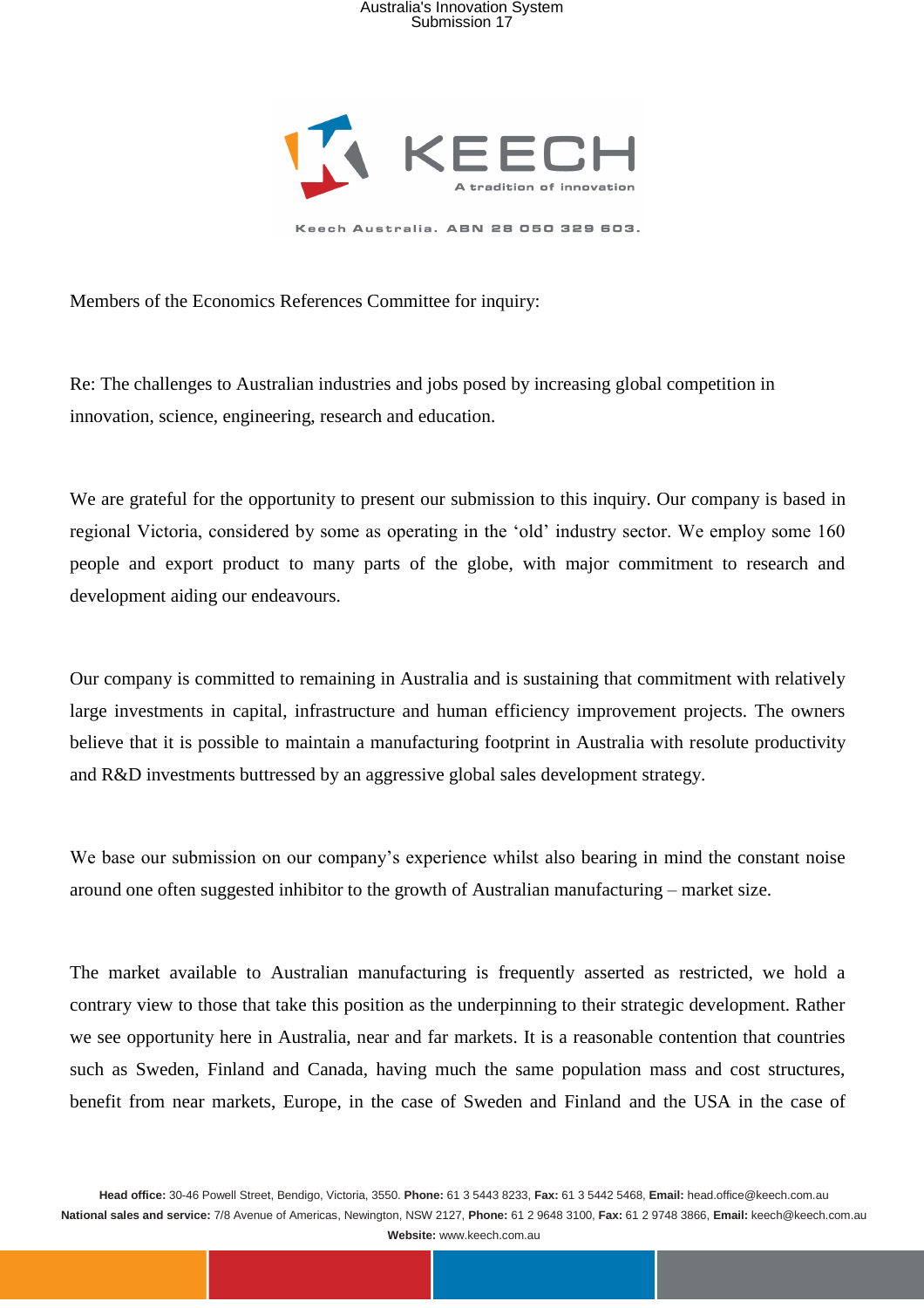Canada. It should then be equally reasonable to hold the same view for Australia market opportunity, that is, our near neighbours, such as Indonesia which has a burgeoning middle class estimated to be anywhere between 70 to 146 million, or India with an estimated middle class approaching 600 million in 2030. These markets can and should be cultivated by Australian manufacturing, and it is an imperative that a broad based coherent position be embraced by Government and Industry to this end, which should be of the highest priority.

It should also be noted that Advanced Manufacturing techniques, such as 3D Printing/Additive Manufacturing, offer new paradigms that are now being amplified. A model that may very likely reduce the underpinnings of mass manufacturing's viability, its need for volume. We are witness to a new cohort of manufacturing enterprises emerging where operational processes in manufacture are the core of this revolution. Therefore it is critical that Australian legislature, industry and community begin to cooperate now to ensure that we can participate meaningfully here, near and far.

It has been postulated that the key to innovation is investment. Since the origins of the Industrial Revolution, innovation and investment have been crucial to national and global economic development. The introduction of broad based innovations has been shown to depend on its genesis, investment in Research and Development. For our company this commitment is demonstrated in Graph 1. This need for R&D is essentially recognised by Government and Industry, but all too often sacrificed for short term purpose. Often it is problematic, as small companies lack solvency, and large companies are locked into old capital stock, and governments are fiscally or philosophically constrained.

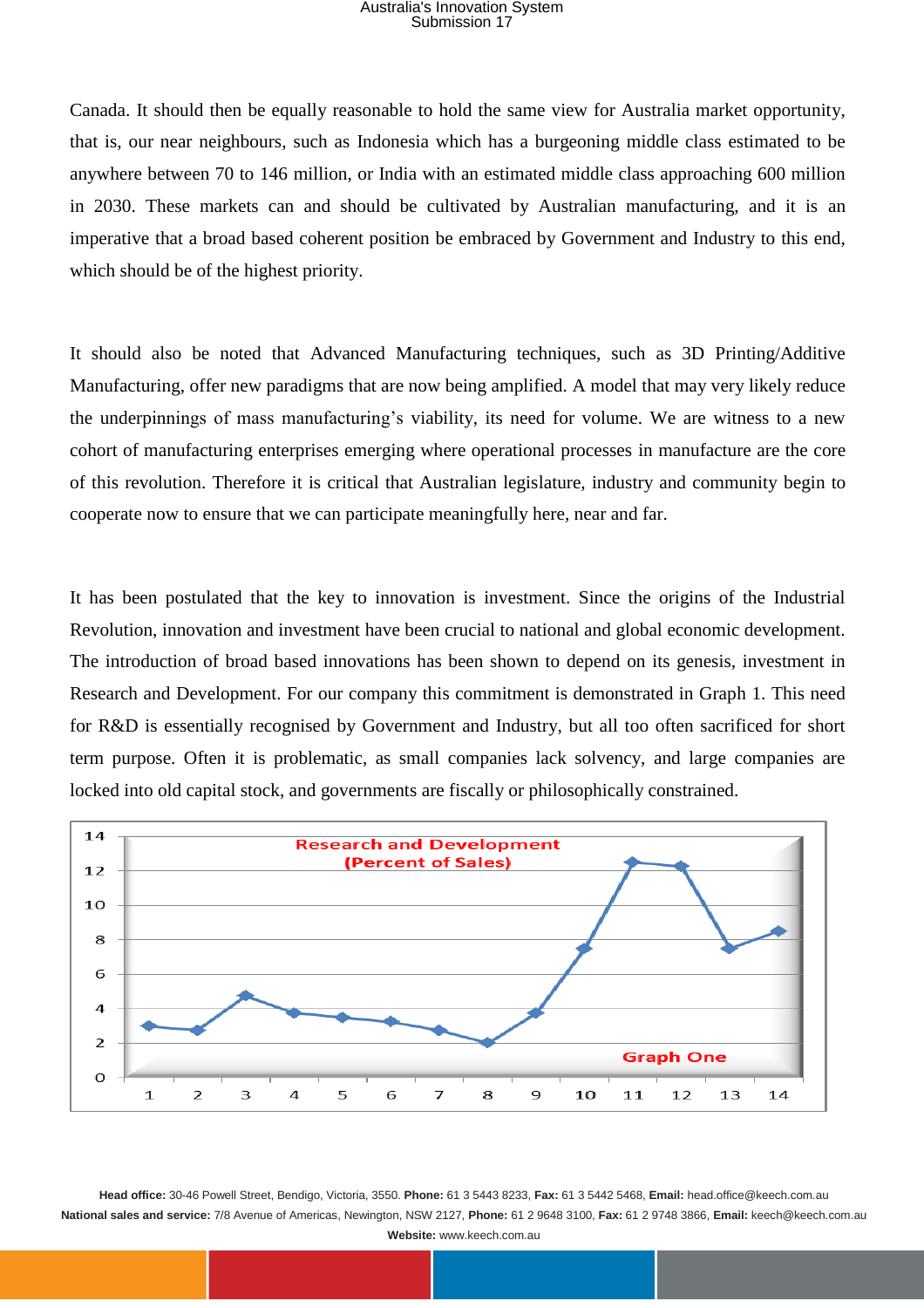In June 2011, Obama launched the Advanced Manufacturing Partnership, a national effort to unite industries, universities and the government to invest in the emerging technologies that would create high-quality manufacturing jobs and bolster global competitiveness. He also announced an initiative to invest \$500 million to help develop these advanced manufacturing technologies and jobs. To support investment in U.S. manufacturers' competitiveness and accelerate innovation in manufacturing, the President committed to a further \$1 billion investment to launch a network of 15 manufacturing innovation institutes across the country. Leveraging the strengths of universities and community colleges, and government to co-invest in the development of world-leading manufacturing technologies and capabilities that manufacturing can apply in production.

Barack Obama submitted that cutting the deficit by gutting investments in innovation and education was like lightening an overloaded airplane by removing its engine. Suggesting that it may make you feel like you're flying high at first, but it won't take long before you feel the impact. It is essential for Australia not to remove its engine, far better to invest more and lead with the world's best equipment, most skilled labour force, and efficient processes. This is not an area where money should be saved or corners cut. Investing in research and development in new products, process improvement and staff training, is essential, but we need to continue to develop and improve our skill sets and knowledge, as competing countries are constantly further developing their staff and systems.

Innovation, not just in the concept that sees innovation in product and marketing only, also lives in four related, however separate, segments of a healthy business:

- Operational Innovation, which is about process improvement,
- Product and Service Innovation, which is about improving the customer experience,
- Strategic Innovation, which is detecting new trends and directions in markets, business models, the value proportion, and
- Management innovation which is in changing the way we do things.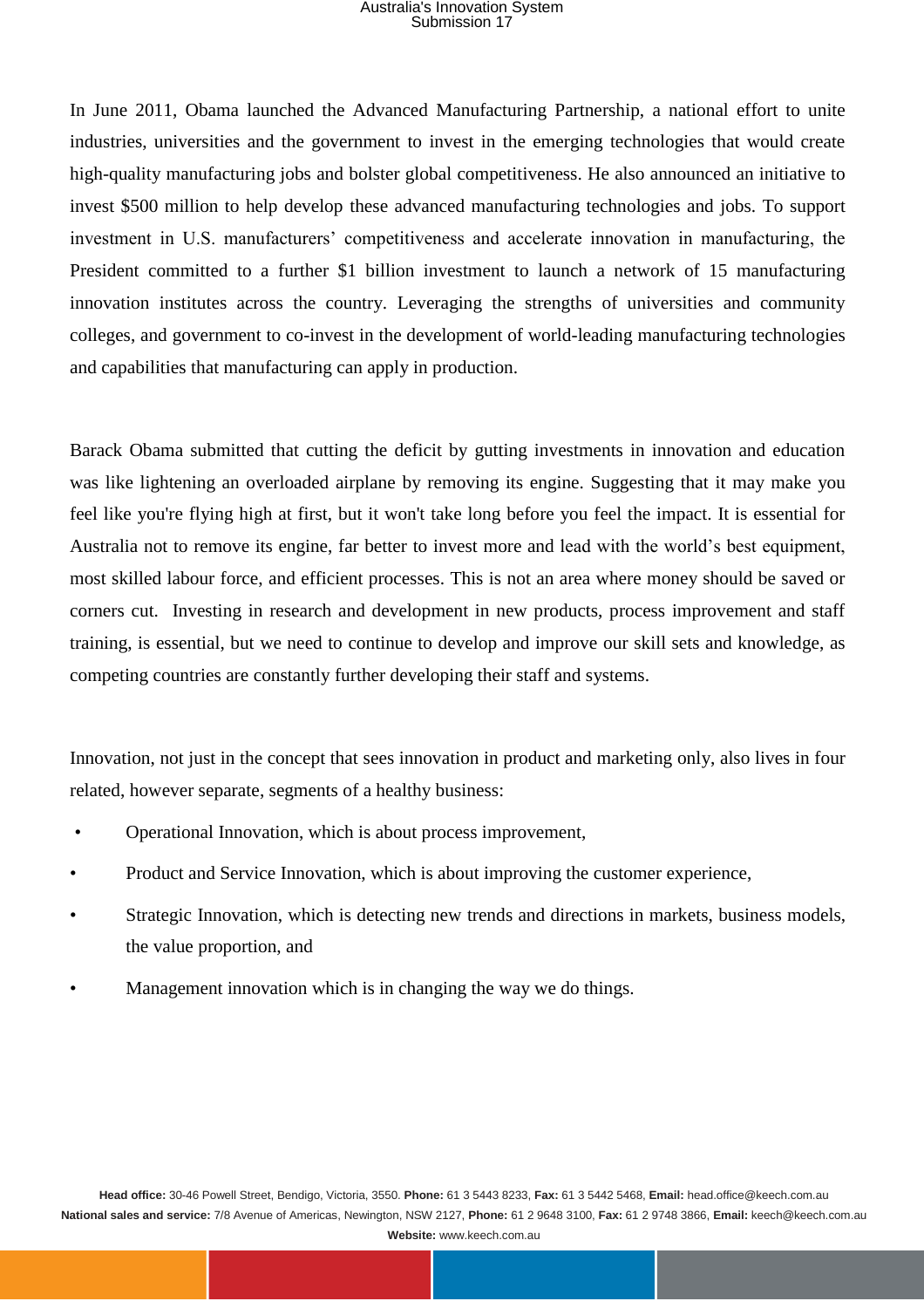|                                                                                                        |                   |                |                | Submission 17  | Australia's Innovation System |                |              |              |                    |             |
|--------------------------------------------------------------------------------------------------------|-------------------|----------------|----------------|----------------|-------------------------------|----------------|--------------|--------------|--------------------|-------------|
|                                                                                                        |                   |                |                |                |                               |                |              |              |                    |             |
| In each of the elements our company has paid equal attention enabling it to add value in the existing  |                   |                |                |                |                               |                |              |              |                    |             |
| supply chain, as well as service new markets. In this our educational institutions ought to be focuse  |                   |                |                |                |                               |                |              |              |                    |             |
|                                                                                                        |                   |                |                |                |                               |                |              |              |                    |             |
| and provide the innovation developments necessary for Australian industry.                             |                   |                |                |                |                               |                |              |              |                    |             |
|                                                                                                        |                   |                |                |                |                               |                |              |              |                    |             |
| As a consequence for our company there has been a clear improvement in the collective and individua    |                   |                |                |                |                               |                |              |              |                    |             |
|                                                                                                        |                   |                |                |                |                               |                |              |              |                    |             |
| skill levels. In 2007 there were few tertiary educated employees in the company, this has shifted      |                   |                |                |                |                               |                |              |              |                    |             |
| dramatically (see table 1), including vast improvements in the general production staff. This was, and |                   |                |                |                |                               |                |              |              |                    |             |
| continues to be motivated by the drive to innovate in all segments of our company, and governmen       |                   |                |                |                |                               |                |              |              |                    |             |
|                                                                                                        |                   |                |                |                |                               |                |              |              |                    |             |
| training funding.                                                                                      |                   |                |                |                |                               |                |              |              |                    |             |
| <b>Table One</b>                                                                                       | <b>Doctorates</b> |                | <b>Masters</b> |                | <b>Bachelors</b>              |                | Certificate  |              | <b>Unqualified</b> |             |
|                                                                                                        | 2007              | 2014           | 2007           | 2014           | 2007                          | 2014           | 2007         | 2014         | 2007               | 2014        |
| <b>Executive Management</b>                                                                            | 0                 | 2              | $\mathbf 0$    | 1              | 1                             | 1              | 0            | 0            | 0                  | $\mathbf 0$ |
| <b>Senior Management</b>                                                                               | 0                 | 0              | 1              | $\overline{2}$ | 0                             | $\overline{2}$ | 0            | $\mathbf 0$  | $\mathbf 0$        | 0           |
| <b>Supervisors</b>                                                                                     | 0                 | $\mathbf 0$    | 0              | $\mathbf{1}$   | $\mathbf 0$                   | $\overline{2}$ | 0            | 3            | $\mathbf 0$        | $\mathbf 0$ |
| Administration                                                                                         | 0                 | 0              | 0              | 1              | 1                             | $\mathbf{1}$   | 0            | 1            | 0                  | 0           |
| <b>Process Control</b>                                                                                 | $\mathbf 0$       | $\Omega$       | $\Omega$       | 3              | $\Omega$                      | $\overline{2}$ | $\mathbf{1}$ | $\mathbf{1}$ | $\Omega$           | $\Omega$    |
| <b>Product Development</b>                                                                             | 0                 | $\mathbf 0$    | $\Omega$       | 4              | $\Omega$                      | $\overline{2}$ | $\mathbf{1}$ | 1            | $\mathbf{0}$       | $\Omega$    |
| <b>Sales executives</b>                                                                                | 0                 | $\pmb{0}$      | 0              | 1              | $\mathbf 0$                   | $\mathbf{1}$   | 1            | 1            | $\mathbf 0$        | $\mathbf 0$ |
| <b>General staff</b>                                                                                   | 0                 | $\mathbf 0$    | 0              | $\Omega$       | $\mathbf 0$                   | $\mathbf{1}$   | 8            | 60           | 140                | 60          |
|                                                                                                        | 0                 | $\overline{2}$ | $\mathbf{1}$   | 13             | $\overline{2}$                | 12             | 11           | 67           | 140                | 60          |

To attract and retain qualified staff a great deal of effort was put to improving the work safety, environment, up-skilling staff and technical relevance of equipment, process and product. The company's commitment to innovate was driven in part by local government (The City of Greater Bendigo) assistance, particular their Economic Development Unit, as well as Federal and State Government funding support. But equally important has been the growing connection to Tertiary institutes that have and continue to facilitate product and process improvements.

The relationship between industry and tertiary institutes is one fraught with challenge and continued recalibration. Governments of various persuasions have sought to build bridges between industry and tertiary institutes whilst trying to improve structures of these organisations. Whilst no one should argue that maximum efficiency is as critical for government organisations as it is for private organisations the cost to industry in this persistent need for change is lost momentum and opportunity. For a clear example we need only look at the CSIRO, an organisation that should be enabled to drive innovation,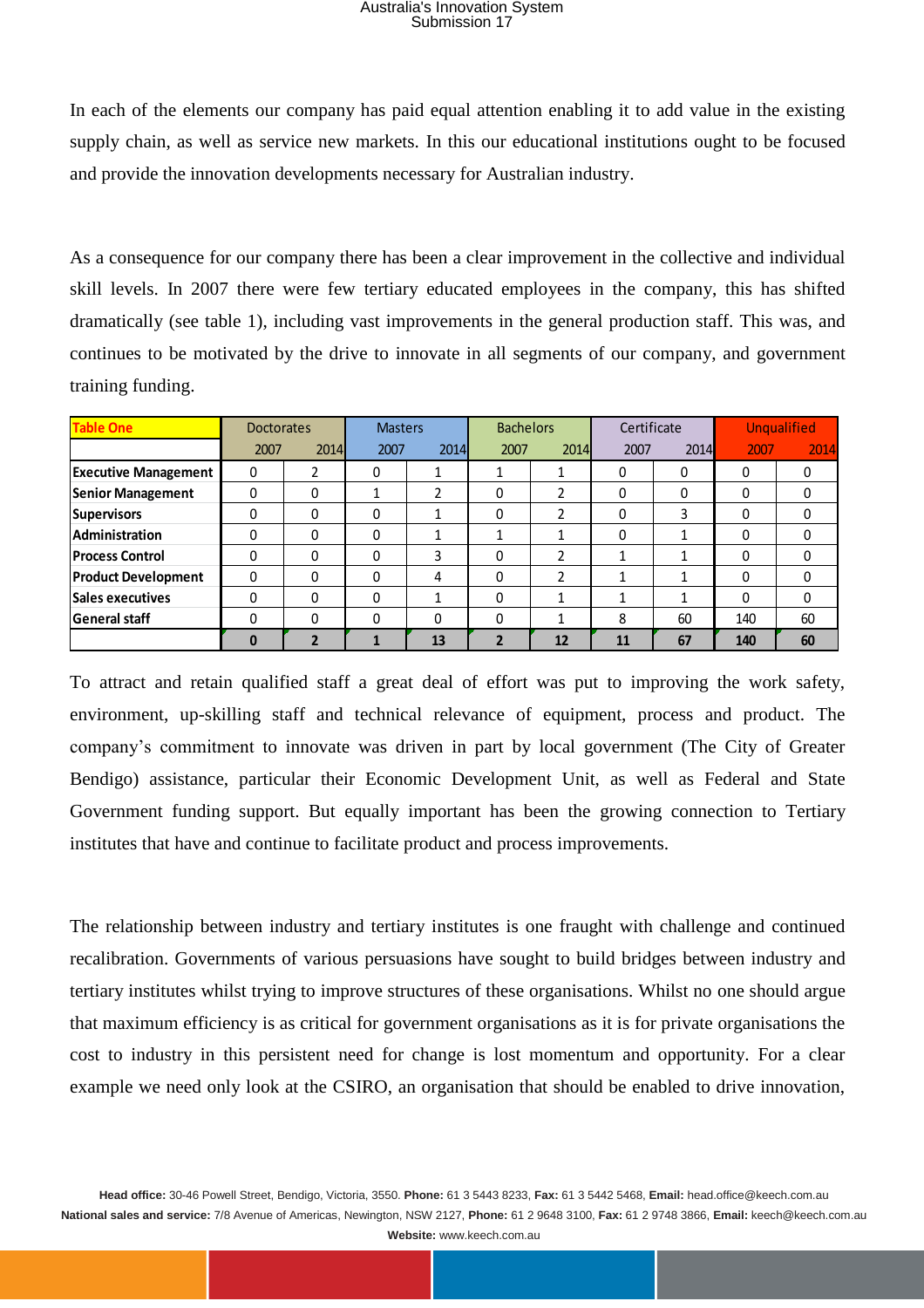in cooperation with Tertiary organisations and Industry. Instead we find an organisation that is being reduced and diminished in its wider relevance in innovation.

The on and off requirement for Universities, to underpin themselves in research, bestows a challenge with long lasting effects to Australia. Research is the basis of new knowledge, the ability for some organisations to stand aside from that, will at best increase the pressure on those institutions that remain committed to research.

In a number of countries part of any degree is the need to ensure that students integrate that education with actual time in companies. This has four effects:-

- 1 … Ensures the student understands the relevance of their learnings,
- 2 … Ensures transfers of knowledge from business to universities,
- 3 … Ensures transfers of knowledge from universities to business, and
- 4 … Underpins the relevance of the university in the innovation criterion required by industry.

Higher educational institutes should be driven in their function to impart knowledge and modernisation, continually striving to dynamically pursue innovation and transformation. That is to pre-empt the future, challenge the now and introduce new ideas. Such an innovation system cannot work unless there is cooperation between education, industry, markets and legislators that can focus the minds and structures of these organisations to provide that service.

The government must play its part, as the facilitator and enabler for world-class research, increasing the number of skilled researchers by increasing the number of students completing higher research degrees, increasing productivity by stimulating businesses investment in R&D, ensuring collaboration between industry and researcher and drive Public sector innovation. Also to ensure the value of Tertiary education is not seen in the number of students processed; this should be far from the reality. Rather tertiary education, in concert with industry, and commitment to research, in both its own right and in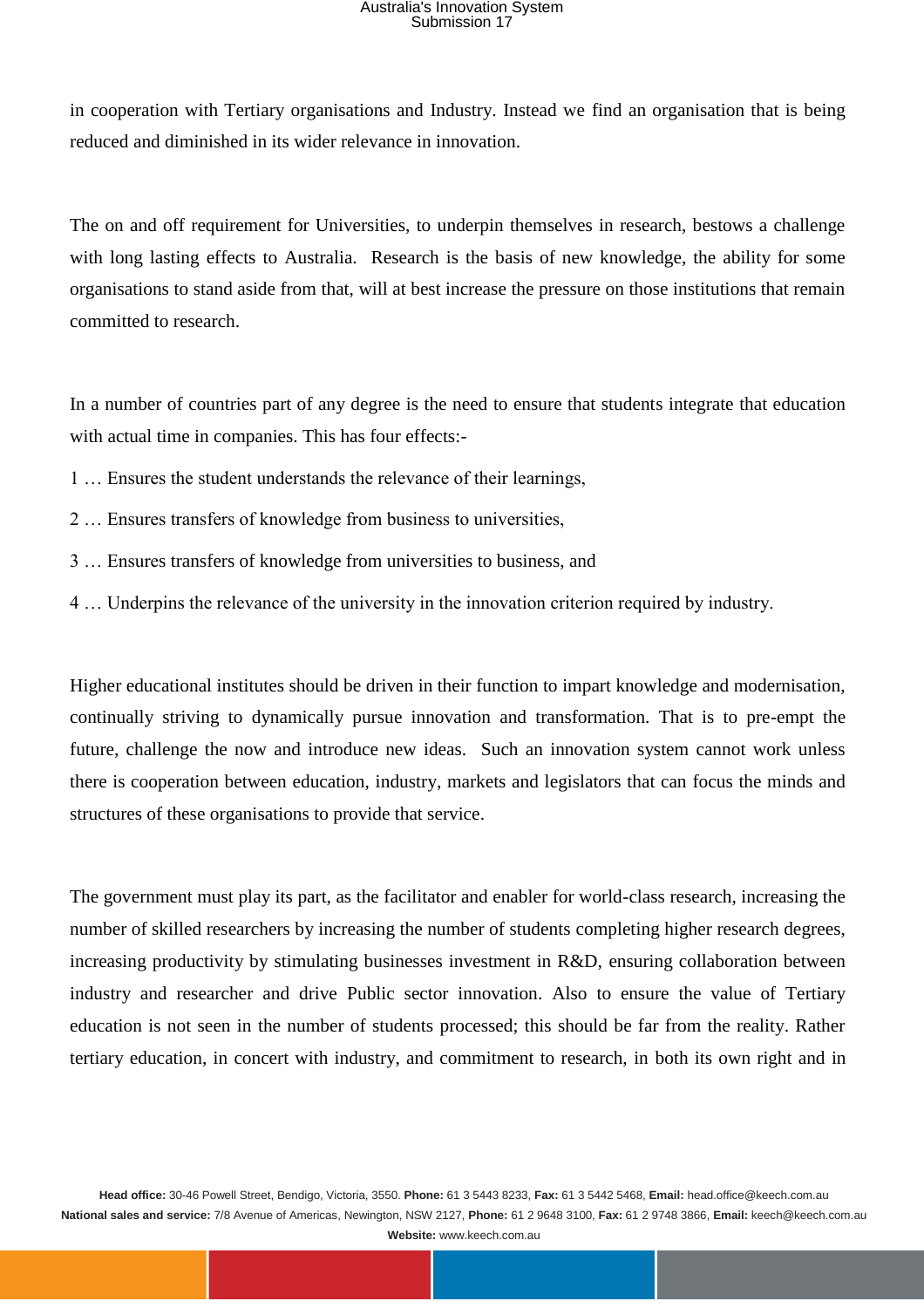cooperation with industry, must be the foundation for imagination, educational development and research necessary for innovation and the quality of the students processed.

Manufacturing is accepted generally in the community as of strategic importance for Australia. The manufacturing sector, however, currently faces an intense and growing competitive pressure in global markets. There are manufacturing segments in Australia collapsing, whilst others are choosing other jurisdictions in which to relocate their manufacturing effort. In the midst of this commentators are suggesting the path forward is for Australian manufacturing to seek effect in high-end/tech opportunities. Other developed economies, such as the U.S., Japan, Korea, but also China and Taiwan, are already there and increasingly gaining share in the high-tech manufacturing value chain. Whilst we must look to develop new opportunity, we must not ignore what we have. We must believe, as is the case in other jurisdictions such as Germany and The Netherlands that even old technology can be restructured to survive.

In order to address these challenges, some in Australia manufacturing businesses are undergoing a revolution, away from traditional production systems to systems that adopt an advanced manufacturing approach. This advanced manufacturing applies high-tech production systems and services, processes, plants and equipment, including automation, robotics and measurement systems. It depends on the use and coordination of information, automation, computation, software, sensing, and networking, and/or making use of cutting edge materials and emerging capabilities enabled by the physical and biological sciences.

This implies new ways to manufacture current products, and also the manufacture of new products emerging from new advanced technologies. Advanced Manufacturing however must not be thought of as addressing only emerging technologies; rather, it is composed of efficient, productive, highly integrated, tightly controlled processes of new and 'old' products and services. The goal of advanced manufacturing is to respond quickly to customer demand by using high-precision information technology. This is well reflected in our company, a foundry engaged in an industry that is said to be one of the oldest manufacturing processes. Our company is adopting many of the advanced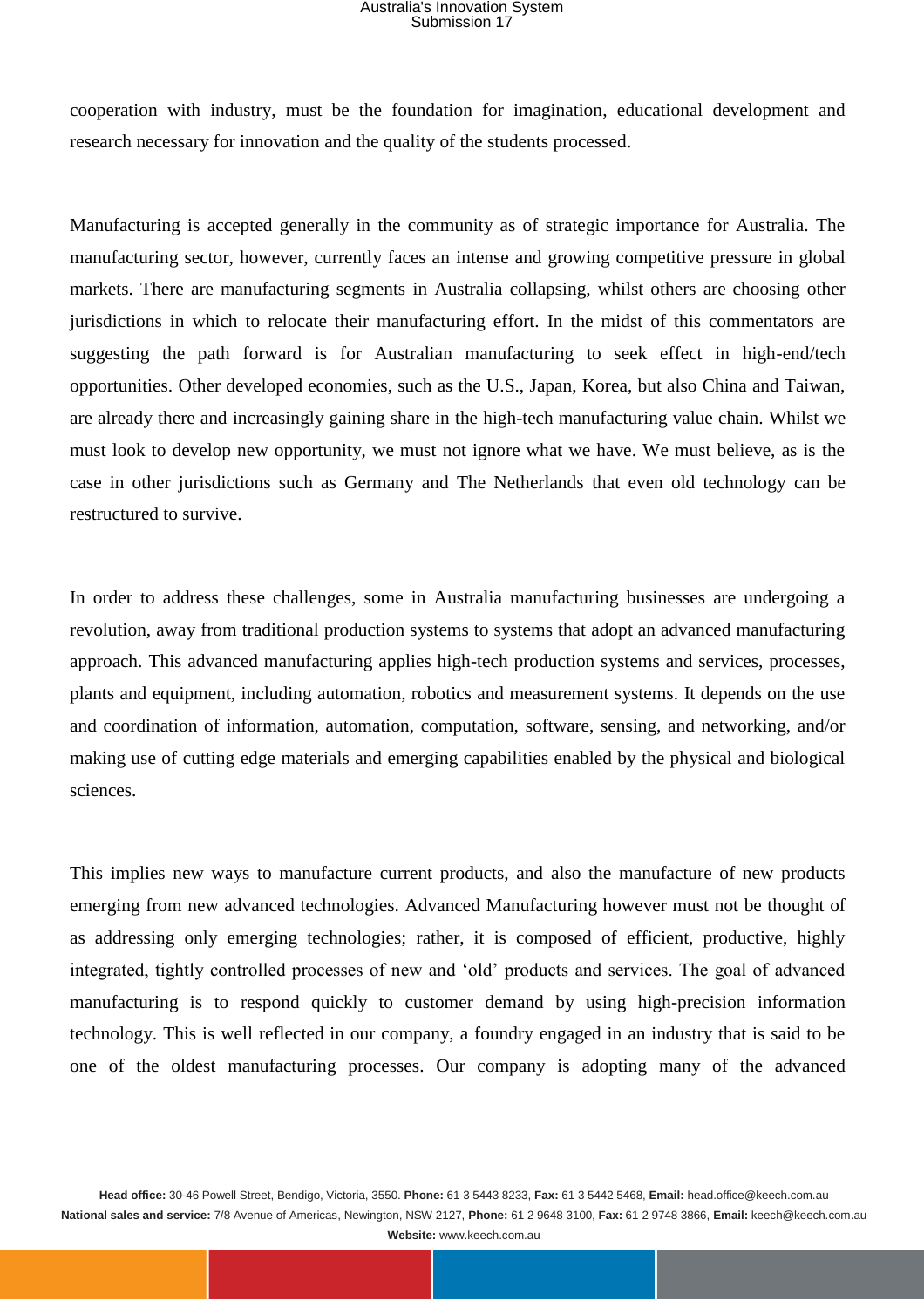manufacturing techniques. However this requires a great deal of funding that continues to add a great deal of short term pressure to the organisation.

Advanced manufacturing must be assimilated into the Australian manufacturing DNA so that they can:

- Compete globally
- Be energy efficient,
- Be better equipped and
- Manufacture more products with less material, energy and waste.

To enable this, technology and education must merge in the manufacturing sector, creating a young highly-skilled manufacturing workforce endowed with state of the art advanced manufacturing skills.

By 2025, a new global consuming class will emerge, and the majority of consumption will take place in developing economies. This will drive new market opportunities that Australian manufactures must be ready and able to exploit. In established markets, demand is fragmenting as customers ask for vast variation and extra types of after-sales service. A rich pipeline of innovations in materials and processes, from nano-materials to 3-D printing to advance robotic, assures fresh demand and drives further productivity gains across manufacturing industries and geographies. This would likely only happen if Governments acts as facilitators by encouraging and funding R&D, focused education and buttressing factory renewal cost.

Higher technical skills are needed, and this diverse nature of Advanced Manufacturing will create many new opportunities. Many related career opportunities are created in law, medicine, computing and the arts. This must be recognised and supported by Government engagement to ensure teaching institutes reflect this developing opportunity. The introduction of 3D printing is shifting the production of objects from the factory to the home. It enables consumers to free themselves from traditional suppliers and gives them the choice to follow their own acquisition strategy. In this challenge every successful organisation has to make the transition from a world defined primarily by repetition to one primarily defined by change.